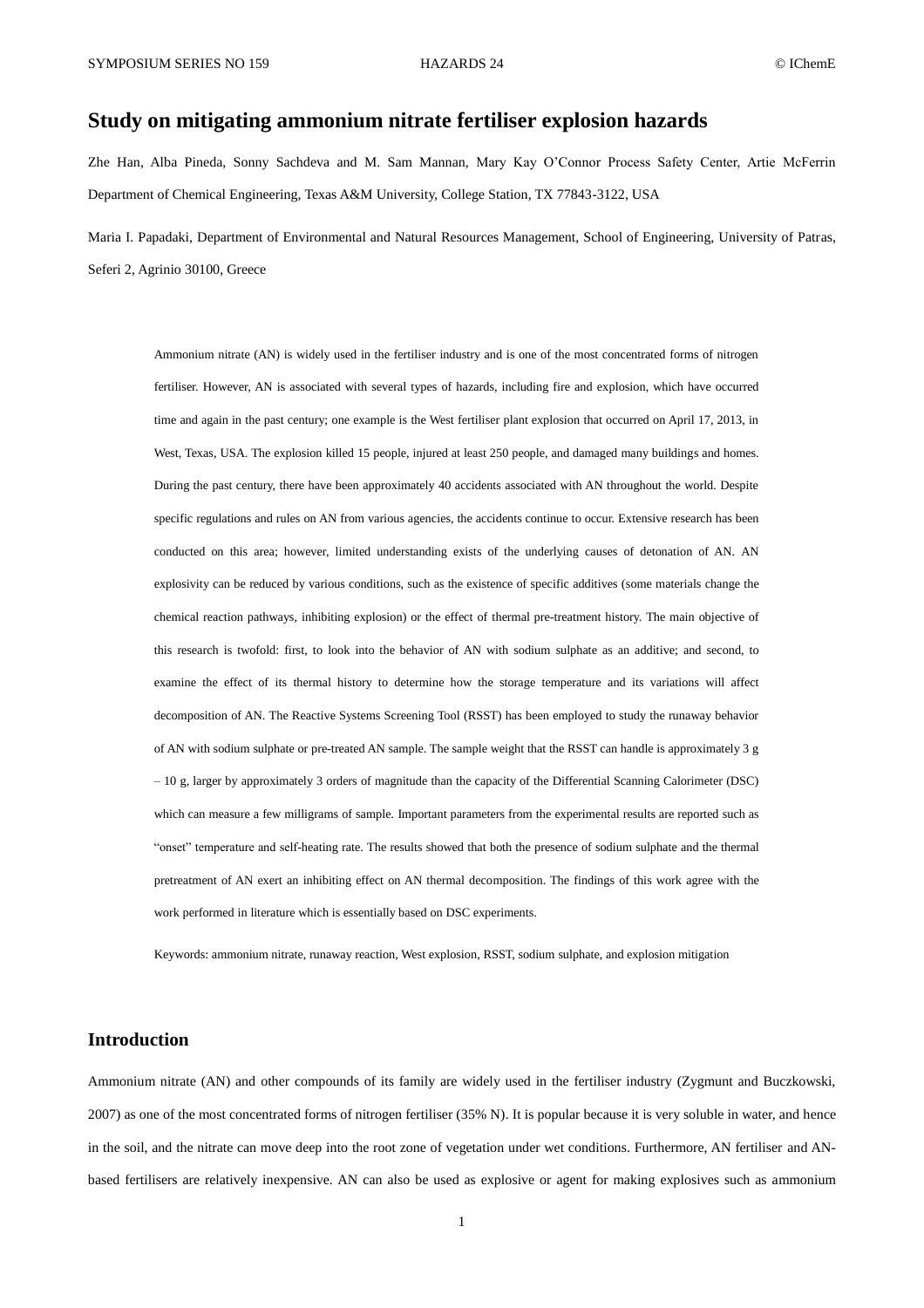nitrate / fuel oil (ANFO) (Marlair and Kordek, 2005). Usually, under atmospheric conditions, AN is considered as a nonflammable chemical or a noncombustible material (Marlair and Kordek, 2005; Texas, 1947). However, under the right conditions, it behaves as a strong oxidizing agent, resulting in detonation, threatening people's lives and causes property losses (EPA, 1997; HSE, 1996).

Fires and explosions associated with AN have been occurring throughout history. The most recent incident happened at the West fertiliser plant, in Texas, USA, on April 17, 2013, killing 15 people and injuring at least 250 people (CBSNews, 2013). The resulting blast-wave completely destroyed the entire facility and caused various levels of damage to many buildings, businesses, and homes at significantly long distances from the plant. There were more than 50 homes, a 50-unit apartment building, a nursing home, and four schools located in the impact zone, which was within around 600 m of the plant. Similarly, on September 21, 1921, in Oppau, Germany, an AN explosion involving 450 tons of AN-based fertiliser caused 561 fatalities, 1952 injuries, and left 7500 people homeless (French Ministry of Environment, 2008). The fertiliser used in Oppau was a mixture of AN and ammonium sulphate with a ratio of 50:50. The root cause of the accident was that people tried to disaggregate caked fertiliser mixture by using industrial explosives. The method of disaggregation had been used over 20,000 times without any incident. The explosion created a (90 m) X (125 m) crater with a 20 m depth. According to the witnesses, there were two successive explosions, the first one being weak and the second one devastating. According to what was reported in the New York Times (dated 29 January 1922), the material loss was approximately 321,000,000 marks, *i.e.*, 1.7 million US dollars,1.24 million euros, or 1.04 million GBP.

Another explosion occurred on September 21, 2001, in the AZF (Azote de France) fertiliser factory in Toulouse, France (Dechy *et al.*, 2004), involving 300 tons of AN, resulting in 30 deaths and 2242 injuries. At the time the accident occurred, there was no pump or no heat source. AN contaminated with sodium dichloroisocyanurate (*i.e.*, DCCNa) was determined to be the root cause of this incident (Li and Koseki, 2005). The off-specification granular AN was stored flat in a warehouse between process parts, and was separated by partitions when the explosion occurred. The explosion created a crater of 10 meters in depth and 50 meters in width. The resulting blast wave affected windows up to 3 kilometers away from the factory. The material damage was believed to be 2.3 billion euros, *i.e.*, 3.17 billion US dollars or 1.93 billion GBP (Barthelemy *et al.*, 2001).

In the US, the Occupational Safety and Health Administration (OSHA) has specific regulations that apply to the use of AN, such as the Explosives and Blasting Agents Standard (29 CFR 1910.109). Furthermore, general requirements of OSHA include the "General Duty Clause" of the Occupational Safety and Health Act (P.L. 91-596, as amended), the Hazard Communication Standard (29 CFR 1910.1200), and an Emergency Action Plan (EAP) according to OSHA Standard 1910.38. The Environmental Protection Agency (EPA) also has a general duty clause and specific regulations that apply to facilities that handle AN, including the Emergency Planning and Community Right to Know Act (EPCRA) and Section 112(r) of the Clean Air Act (CAA). The Department of Homeland Security (DHS) regulations include the proposed rule regulating the control of the purchase and the sales of AN (Section 563) and the Chemical Facility Anti-Terrorism Standards (CFATS). The Bureau of Alcohol, Tobacco, Firearms and Explosives (ATF) regulates AN based blasting agents with regulations on the necessary distance to be maintained between AN and other explosive materials.

In the UK, two of the most relevant regulations that control the manufacture, importation, storage, and transportation of AN fertiliser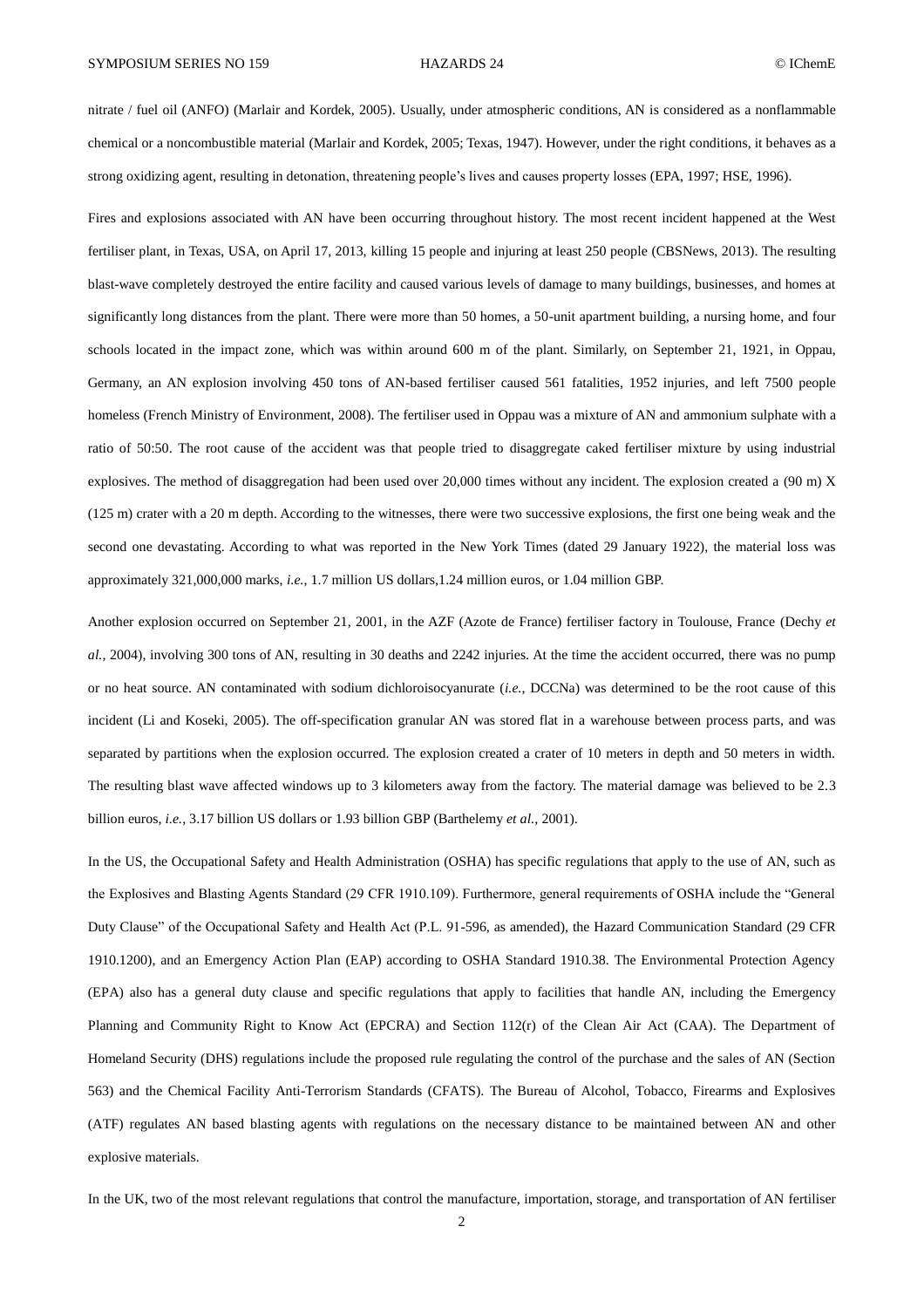include the Ammonium Nitrate Materials (High Nitrogen Content) Safety Regulations 2003 (AN Safety Regulations) and the Control of Major Accident Hazards Regulations 1999, as amended (COMAH).

In literature, AN has been studied by various types of calorimeters. However, because different types of equipment have different levels of accuracy, the detected "onset" temperatures of decomposition depend strongly on the performance of the calorimeter. Different "onsets" may be reported when using different equipment, meaning there is not a consistent "onset" temperature available. The reaction is always occurring at the molecular level, but the rate of the reaction can only be measured after a certain temperature value, *i.e.* the "onset" temperature. Depending on the sensitivity of the equipment to trace a predetermined heating rate (or temperature rise rate), different "onset" temperatures of AN have been reported in literature, for instance 210 °C (HSE, 1996), 200 °C (MacNeil *et al.*, 1997; Oxley, Kaushik, and Gilson, 1992), and 190 °C (Turcotte *et al.*, 2003).

Different reaction pathways of AN have been reported, out of which the most accepted reactions are listed below (Brower, Oxley, and Tewari, 1989; Feick and Hainer, 1954; Saunders, 1922).

 $NH_4NO_3 \rightleftharpoons HNO_3 + NH_3$ ,  $\Delta H = 176 \text{ kJ} \text{ mol}^{-1}$ 

 $NH<sub>4</sub>NO<sub>3</sub> \rightarrow N<sub>2</sub>O + 2H<sub>2</sub>O$ ,  $\Delta H = -59$  kJ mol<sup>-1</sup>

The existence of other chemicals can affect the thermal behavior of AN. Some chemicals, called inhibitors, mitigate AN explosion by either behaving as inert materials or by changing the reaction conditions (Oxley *et al.*, 2002). To ensure the agricultural benefit, such chemicals should not harm vegetation. The present work reports the findings of the effect of selected conditions on AN explosivity. Sodium sulphate can be used as a fertiliser. Janzen and Bettany (1986) have applied sodium sulphate on crops to test the release rate of sulfur. Therefore sodium sulphate has been chosen to be mixed with AN in order to study its impact on AN thermal decomposition. In addition the effect of thermal history of AN, which may influence its behavior, has been studied. In storage areas, the temperatures may vary at different time periods in one day, thus affecting the material behavior. The thermal decomposition of an AN mixture with sodium sulphate, as well as thermally pre-treated pure AN have been studied using a Reactive System Screening Tool (RSST). The results obtained are compared with the decomposition of thermally untreated pure AN.

## **Experiments**

### **Chemicals**

Ammonium nitrate (VWR Reagent, ACS Grade, 99.9% assay) and Sodium sulphate (Aldrich, 99+%, ACS Reagent) were used without further purification.

### **Reactive Systems Screening Tool (RSST)**

The RSST is a pseudo-adiabatic calorimeter manufactured by Fauske and Associates. It can measure temperatures up to 500 °C and pressures up to 490 psi, with a relatively low thermal inertia factor which can be as low as 1.04 (Fauske, 1994). In the RSST, the test cell (with a volume of 10 ml) is surrounded by a double bottom heater fixed in the insulation sheath and placed in the containment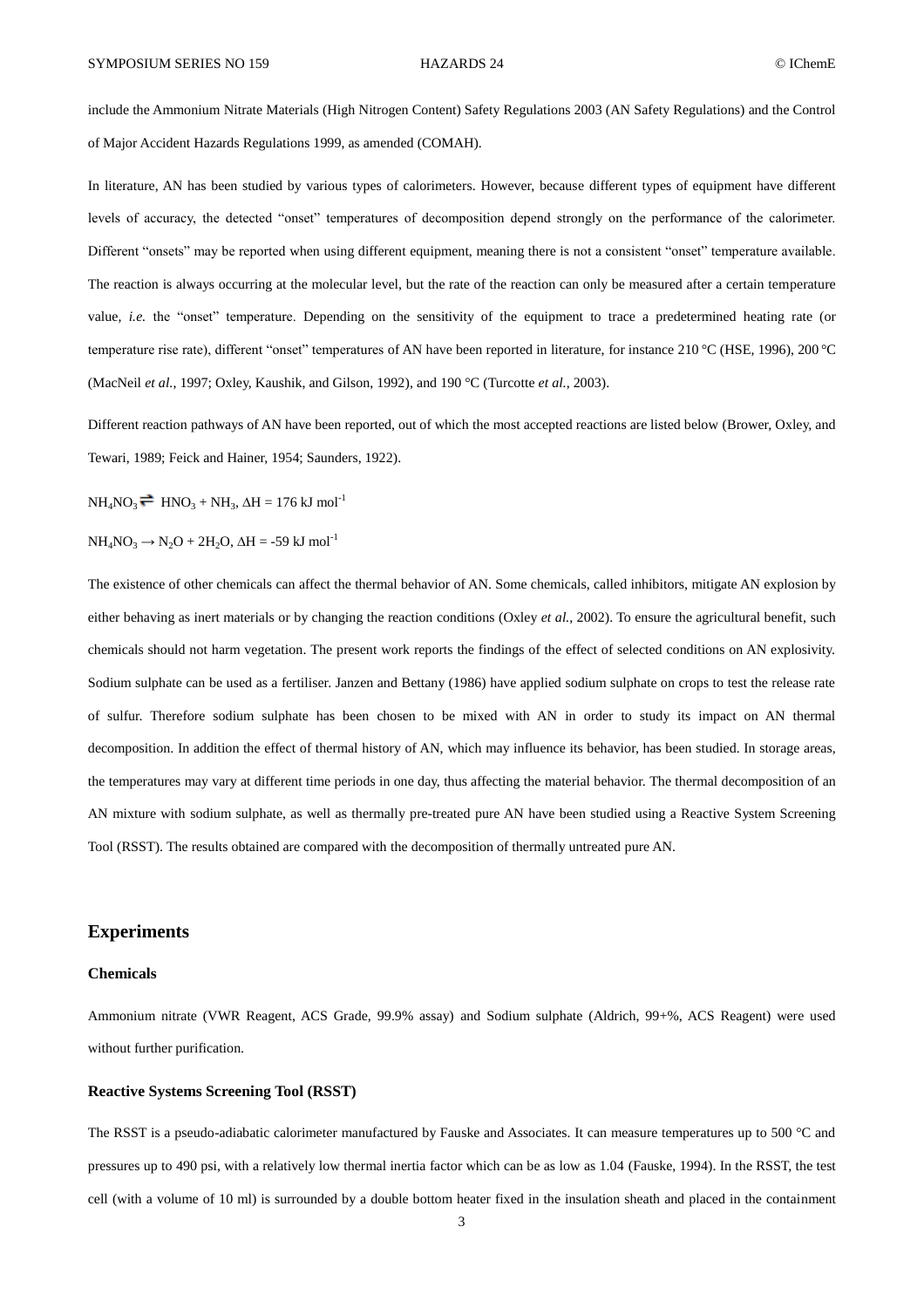vessel (with a volume of approximately 350 ml). The test cell is open and the containment vessel is closed. A thermocouple is placed inside the test cell and connected to the control system. A pressure transducer is placed outside the containment vessel. Usually the RSST is pressurized with an inert gas to reduce evaporation of samples whenever applicable. [Figure 1](#page-3-0) shows the schematic diagram of the RSST. The heating rate can be programmed as desired. In the present study it was varied from 0.25 °C min<sup>-1</sup> to 2 °C min<sup>-1</sup>. During operation, the temperature and pressure of the sample are recorded and logged with the computer. The self-heating rate of exothermic reactions, which is also the rate of temperature rise, and the pressure rise rate are calculated and presented as a function of the sample temperature (Fauske, 1998). More information about how the RSST functions can be found in literature (Fauske, 1998; Grolmes, Leung, and Fauske, 1989).

The RSST has been used by our research team to study other reactive chemical systems such as hydroxylamine (Wei, Rogers, and Mannan, 2006; Wei *et al.*, 2004) and di-tert-butyl peroxide (DTBP) in toluene (Aldeeb, Rogers, and Mannan, 2002). Moreover, to the best of our knowledge, our research team is the first to study AN using this equipment.



Figure 1: The schematic diagram of the RSST (Han *et al.*, 2013).

<span id="page-3-0"></span>In the experiments performed in this research, approximately  $3 \text{ g} - 5 \text{ g}$  of solid samples were prepared and tested using the RSST. Each experiment was repeated two or three times.

An initial backpressure of 187 psig was applied to the test system using a gas composed of 98.47% nitrogen and 1.53% oxygen. Generally, there are three main reasons behind the application of the backpressure. First, whenever applicable, the initial pressure is applied to prevent liquid boiling of the sample, to reduce material loss. Second, it can simulate high-pressure conditions, helping data analysis of AN decomposition in a confined space. Third, in the case of an AN pile that is high in height, there is usually pressure build-up at the bottom of the pile. By assuming AN particles behave as fluids, a rough estimation reveals that a 1 meter increase in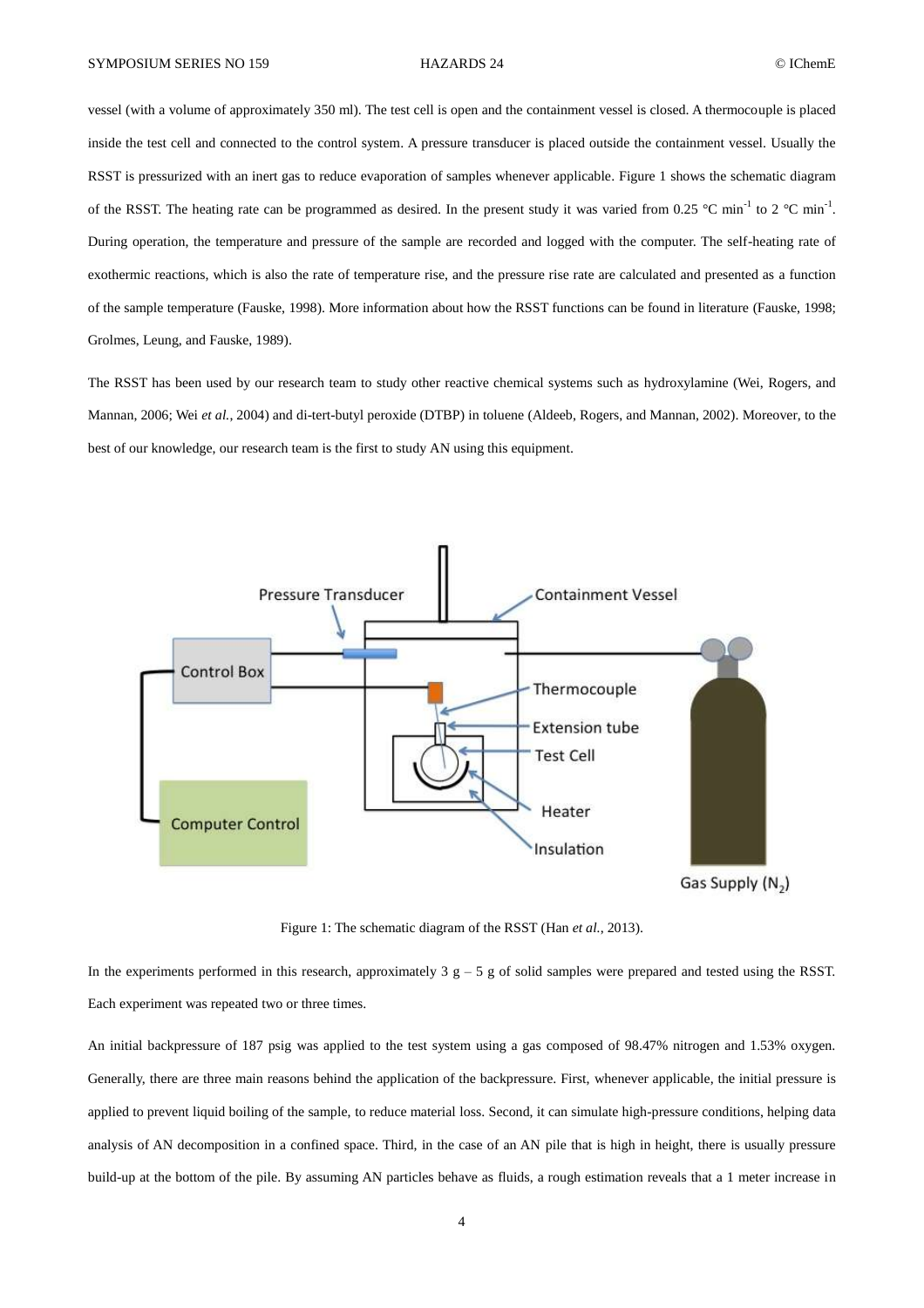the pile results in an increase of 2.3 psi in the pressure at the bottom of the pile.

In this work, different heating rates were applied during different temperature ranges. For temperatures from ambient temperature up to 150 °C, the heating rate was 2 °C min<sup>-1</sup>; for temperatures from 150 °C to 180 °C, the rate was 1 °C min<sup>-1</sup>; and for temperatures from 180 °C up to 340 °C, the rate was 0.5 °C min<sup>-1</sup>. In all the experiments, the shutdown limit for temperature was 410 °C, and the pressure shutdown limit was 400 psig.

The results of each experiment are reported in the form of important parameters such as "onset" temperature, maximum self-heating rate, and temperature at maximum self-heating rate. The figures were drawn based on the experimental results, including temperature versus time, pressure versus temperature, and logarithmic plot of self-heating rate versus temperature profiles. The activation energy and heat of reaction of pure AN were also measured experimentally and are reported here.

### **Experimental procedure**

To study pure AN thermal decomposition behavior, 3.5 g of pure AN was weighed and tested in the RSST using the back pressure and heating rate described in section 2.2.

The next step was study the behavior of an AN mixture with sodium sulphate  $(Na_2SO_4)$ . The experimental procedure consists on loading the test cell with 3.5 g of solid AN and various amounts of Na<sub>2</sub>SO<sub>4</sub>, more precisely with 0.1 g, 0.3 g, and 1.0 g. Once the mixture was loaded into the test cell, the cell was vigorously shaken in all directions for at least 8 minutes until the sample was well mixed.

To study the effect of thermal history, the pure AN sample was pre-treated by heating up the sample. First, 3.5 g of pure solid AN was weighed and loaded in the test cell and then pre-heated in the RSST. In order to pre-treat the sample, a different heating rate program than the one reported above was employed. For temperatures from ambient temperature up to 50 °C, the heating rate was 2 °C min<sup>-1</sup>; for temperatures from 50 °C to 80 °C, the rate was 1 °C min<sup>-1</sup>; and for temperatures from 80 °C up to 100 °C, the rate was 0.25 °C min<sup>-1</sup>. It took approximately 125 minutes in total to heat up the sample to 100 °C. When 100 °C was reached, the sample was cooled down by ambient temperature to room temperature. This completed the pre-treatment process. The RSST was vented and the sample was then heated in order to decompose following the procedure described in section 2.2.

## **Results and discussion**

## **Pure AN experiment**

In our previous work (Han *et al.*, 2013), pure AN was studied using the RSST, and the results were reported. The temperature profile, self-heating rate, pressure profile, and pressure rise rate profile of three replicate pure AN experiments were shown and discussed. The thermal decomposition of pure AN can be detected by the RSST at approximately 200 °C, when both the temperature and pressure start to increase very rapidly. In this work, the "onset" temperature is defined based on the logarithmic plot of the selfheating rate. [Figure 2](#page-5-0) is a logarithmic plot of the self-heating rate of pure AN decomposition. As can be seen in [Figure 2,](#page-5-0) when the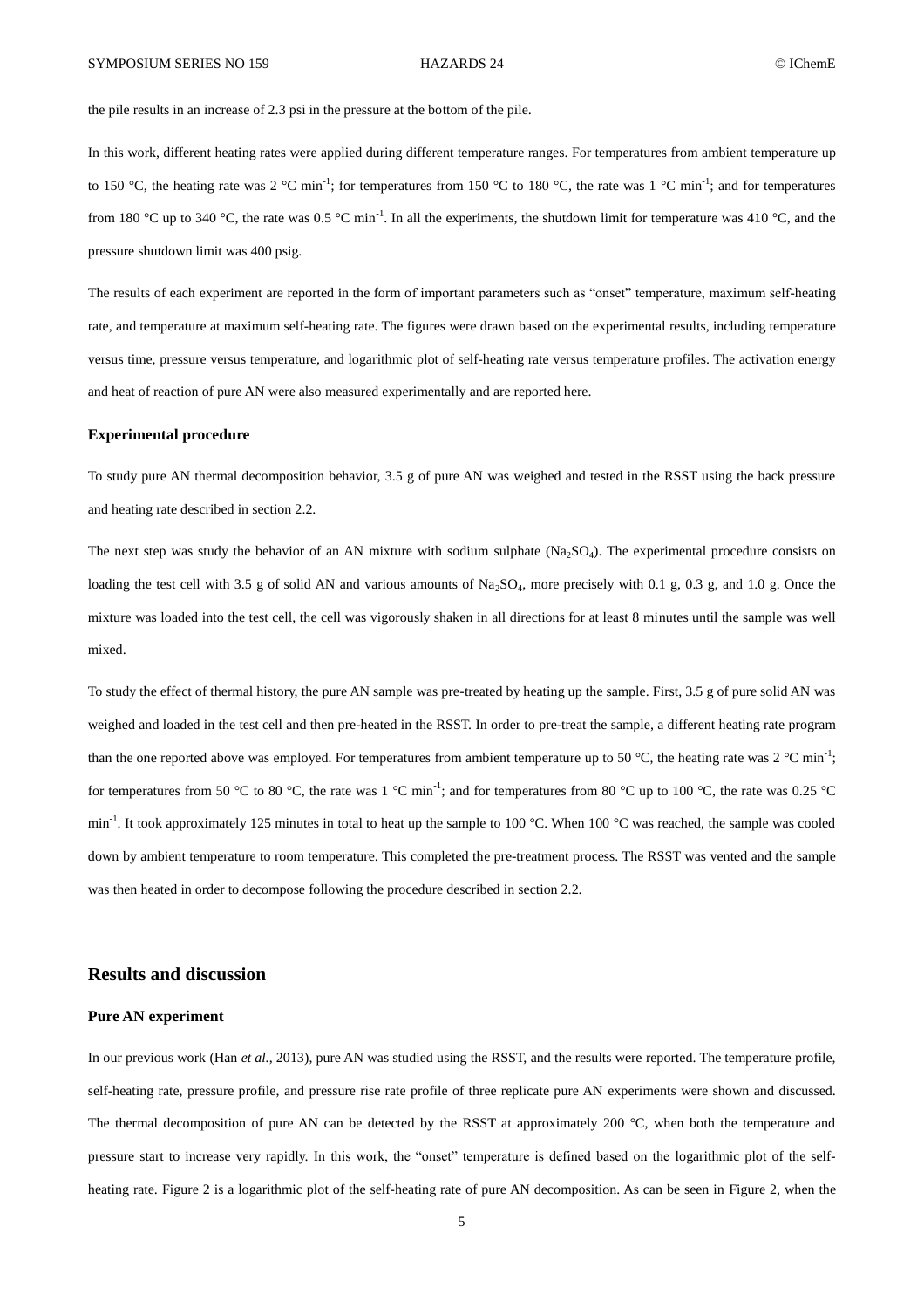### SYMPOSIUM SERIES NO 159 HAZARDS 24 CIChemE

self-heating rate starts to increase, a tangent is drawn. In the meantime, a straight line is drawn on the end of the self-heating rate curve before it starts to increase rapidly. The intersection of the two lines is the point which is the reported "onset". The maximum self-heating rate,  $(dT/dt)_{max}$ , is the maximum rate of temperature rise recorded during the whole experiment process.



Figure 2: Determining the "onset" temperature.

<span id="page-5-0"></span>Using the RSST, the "onset" temperatures for the three replicate experiments were identical, while the time to detect "onset" was usually different. The rationale behind this could be that there is only one thermocouple in the RSST which is located at the center of the bottom of the test cell. During the experiments, the heating rate and heat distribution within the sample might not be homogeneous. Despite the difference, the overall trends and critical parameters were almost the same for replicate experiments.

For pure AN, the "onset" temperature is 200  $(\pm 10)$  °C. The maximum self-heating rate is 82  $(\pm 17)$  °C s<sup>-1</sup>, which occurred at the temperature of 347  $(\pm 17)$  °C.

In this study, the thermal inertia factor, *ϕ,* was calculated using Equation (1) and was found equal to 1.2.

$$
\phi = 1 + \frac{m_c \cdot C_{p,c}}{m_s \cdot C_{p,s}} \tag{1}
$$

where  $m$  is the mass,  $c_p$  is the heat capacity, and subscript  $s$  and  $c$  respectively stand for the sample and the cell.

Based on the theory of Townsend and Tou (1980), after a simplified calculation, the average activation energy of pure AN decomposition is approximately 66  $(\pm 5)$  kJ/mol, and the heat of reaction is  $-32 (\pm 5)$  kJ/mol.

### **Effect of additive - AN and sodium sulphate experiment**

To study the effects of additives, AN was mixed with sodium sulphate. If the "onset" temperature of the mixture is higher than the "onset" temperature of pure AN, the additive is defined as an inhibitor. This is because when the additive is mixed with AN, the "onset" behavior of AN is delayed. In the present study, the "onset" temperature of pure AN was found to be 200 °C.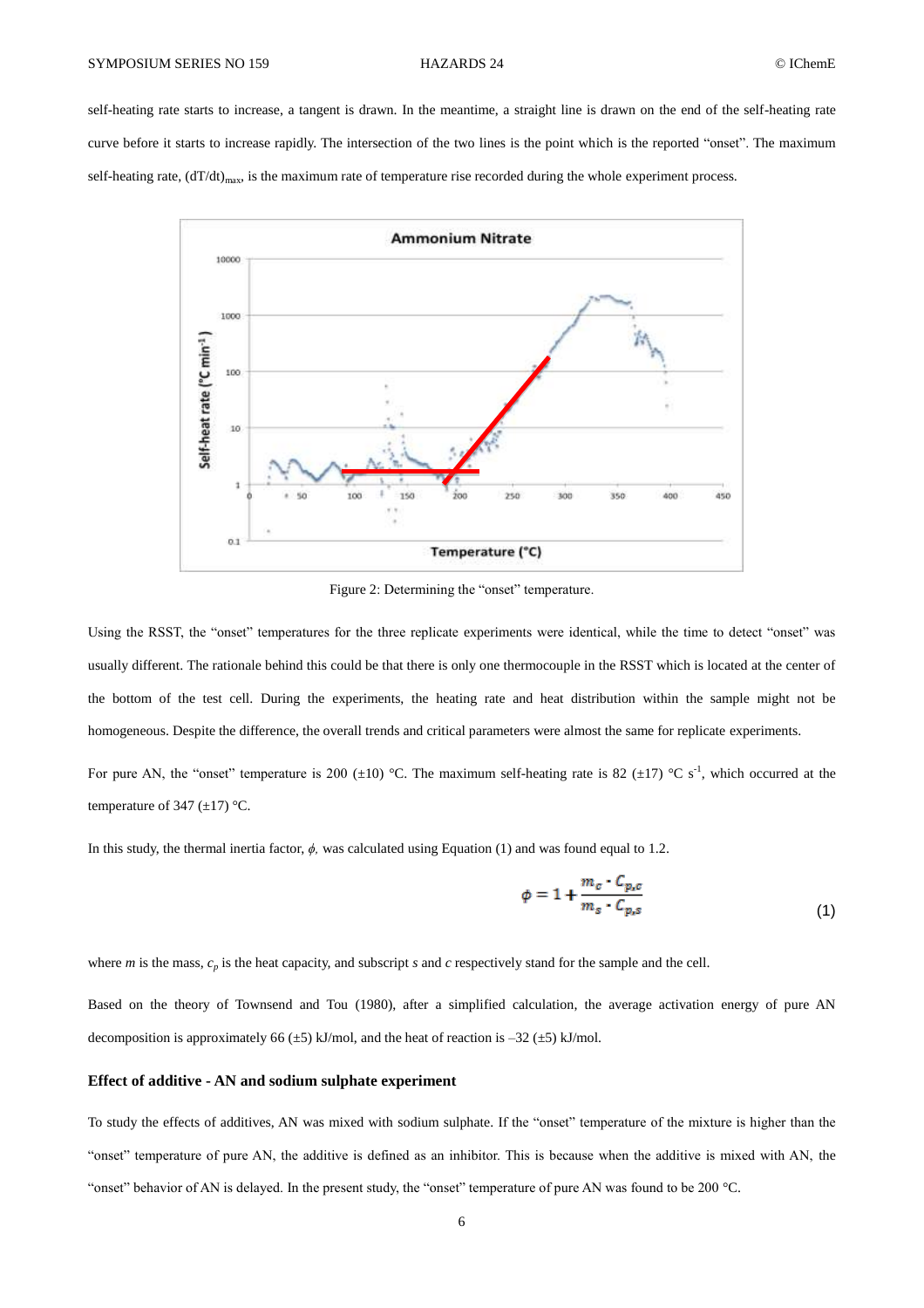As mentioned earlier, in this study, pure solid AN was mixed with three different concentrations of  $Na<sub>2</sub>SO<sub>4</sub>$ . The concentrations of Na<sub>2</sub>SO<sub>4</sub> tested included 2.8 wt.%, 7.9 wt.%, and 22.2 wt.%. The melting point of AN is 169 °C (Kestilä, Harju, and Valkonen, 1993). The melting point of  $Na_2SO_4$  is 884 °C, much higher than the temperature range used in this work, therefore, there was always a residue remaining after each experiment. The temperature vs. time profiles and the pressure vs. temperature profiles of the three experiments are shown in [Figure 3](#page-7-0)*(a)* an[d Figure 3](#page-7-0)*(b)*, respectively. The self-heating rate profile, which is also the rate of temperature rise profile, is shown in Figure  $4(a)$ . Since this work determines the "onset" temperature from the self-heating rate profile, it is important to have a better view of the self-heating rate profile. Part of [Figure 4](#page-8-0)*(a)* is enlarged and shown in [Figure 4](#page-8-0)*(b)*, where the data between 240 °C to 300 °C of the tests are shown. Accessorial lines are also added in [Figure 3](#page-7-0)*(a)* and [Figure 4](#page-8-0)*(b)* to indicate the respective "onset" temperatures for each curve. In all these figures, the experimental data of the pure AN thermal decomposition are also given as a reference, to enable easier comparisons.

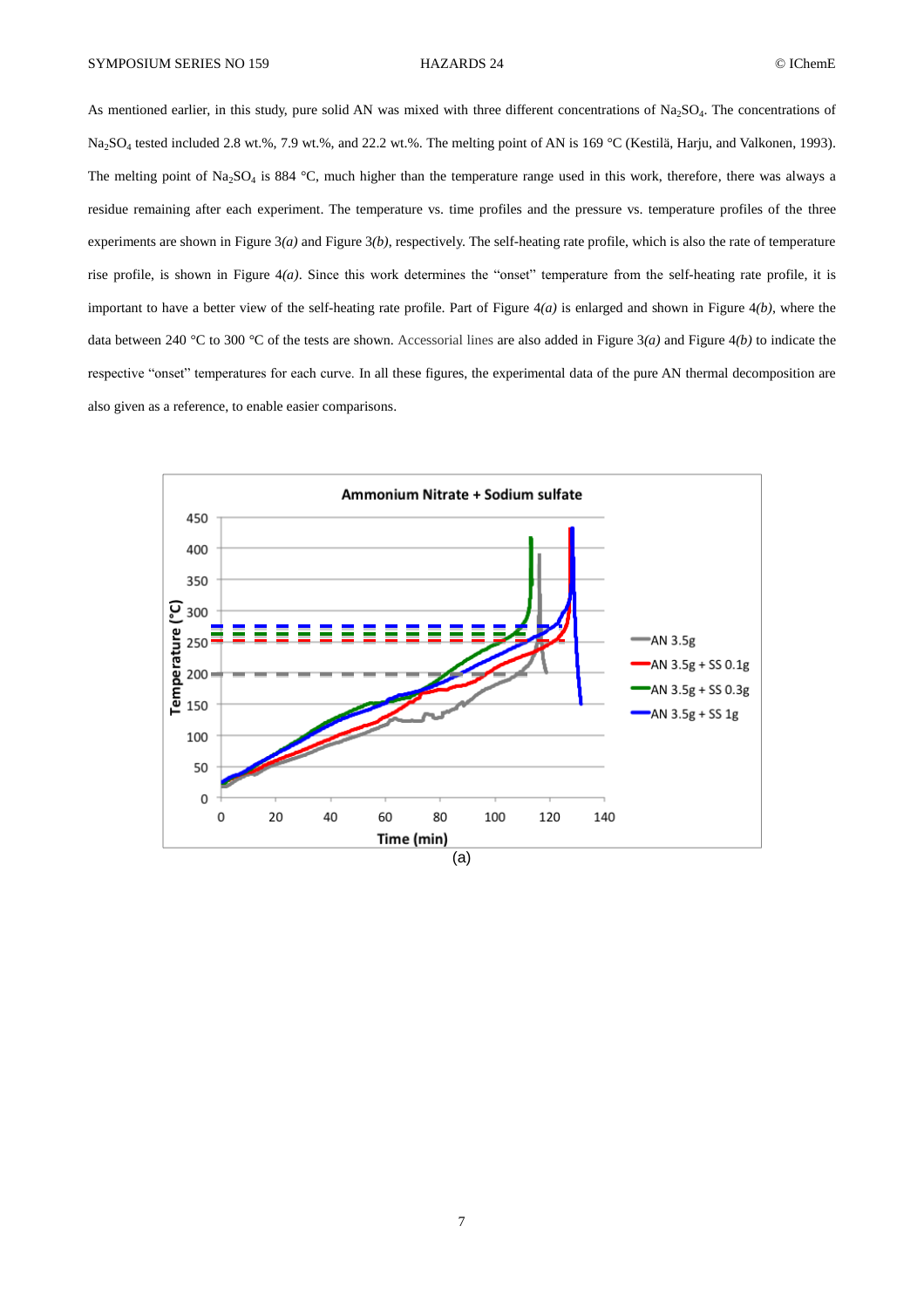

<span id="page-7-0"></span>Figure 3: The thermal decomposition of AN, using  $Na<sub>2</sub>SO<sub>4</sub>$  as an additive. (a) Temperature profile (b) Pressure – temperature profile.

As can be seen in Figure  $3(a)$ , the temperature vs. time profile, the temperature curves of the three mixtures increase relatively smoothly compared with pure AN temperature profile (grey line), which shows significant temperature fluctuations between 125 °C and 150 °C. The reason is that at 125 °C, pure AN changes from phase II to phase I; via an endothermic process. In the pure AN experiments, the temperature decreases by 5 °C after reaching 125 °C, and then it starts to increase again to the point where the exothermic reaction accelerates rapidly. However, when  $Na<sub>2</sub>SO<sub>4</sub>$  is mixed with AN, this endotherm does not become measurable by the RSST. The "onset" temperatures of all the three experiments performed with  $Na_2SO_4$  were higher than 200 °C, which is the "onset" temperature of pure AN thermal decomposition. Therefore, it can be concluded that  $Na<sub>2</sub>SO<sub>4</sub>$  is an inhibitor for AN. The curves of the three temperature profiles look similar, indicating that decomposition reaction pathways of the mixtures of AN with  $Na<sub>2</sub>SO<sub>4</sub>$  in various concentrations may be the same. The variation of the time to detect "onset" varies because of the inherent problem of the RSST described earlier in section 3.1.

As can be seen in [Figure 3](#page-7-0)*(b)*, before the temperature reaches 200 °C, all four experiments (including the pure AN experiment) have almost the same pressure at the same temperature. However, after 200 °C and above 200 psig, at each temperature, the pressures of all three mixtures of AN with  $Na<sub>2</sub>SO<sub>4</sub>$  are still almost identical until the "onsets" are detected, but different from the pressure of pure AN. This is most likely caused because of different reaction pathways being followed by AN with and without  $Na<sub>2</sub>SO<sub>4</sub>$ , as indicated by the fact that the end pressure is also different. When the reactions finish, the pressures start to decrease. At this stage, the pressure data of the three mixtures differ when the temperatures are above 350 °C and pressures are above 270 psig. This is most likely because the transducer cannot record fast enough the rapidly dropping pressure. It is also found that in general, the more Na<sub>2</sub>SO<sub>4</sub> there is in the mixture, the lower the maximum pressure reached and with small differences, the lower the end pressure of the sample after cooling to ambient temperature.

As can be seen in Figure  $4(a)$  which shows the self-heating rate profile, the more  $Na<sub>2</sub>SO<sub>4</sub>$  is present in the mixture, the higher the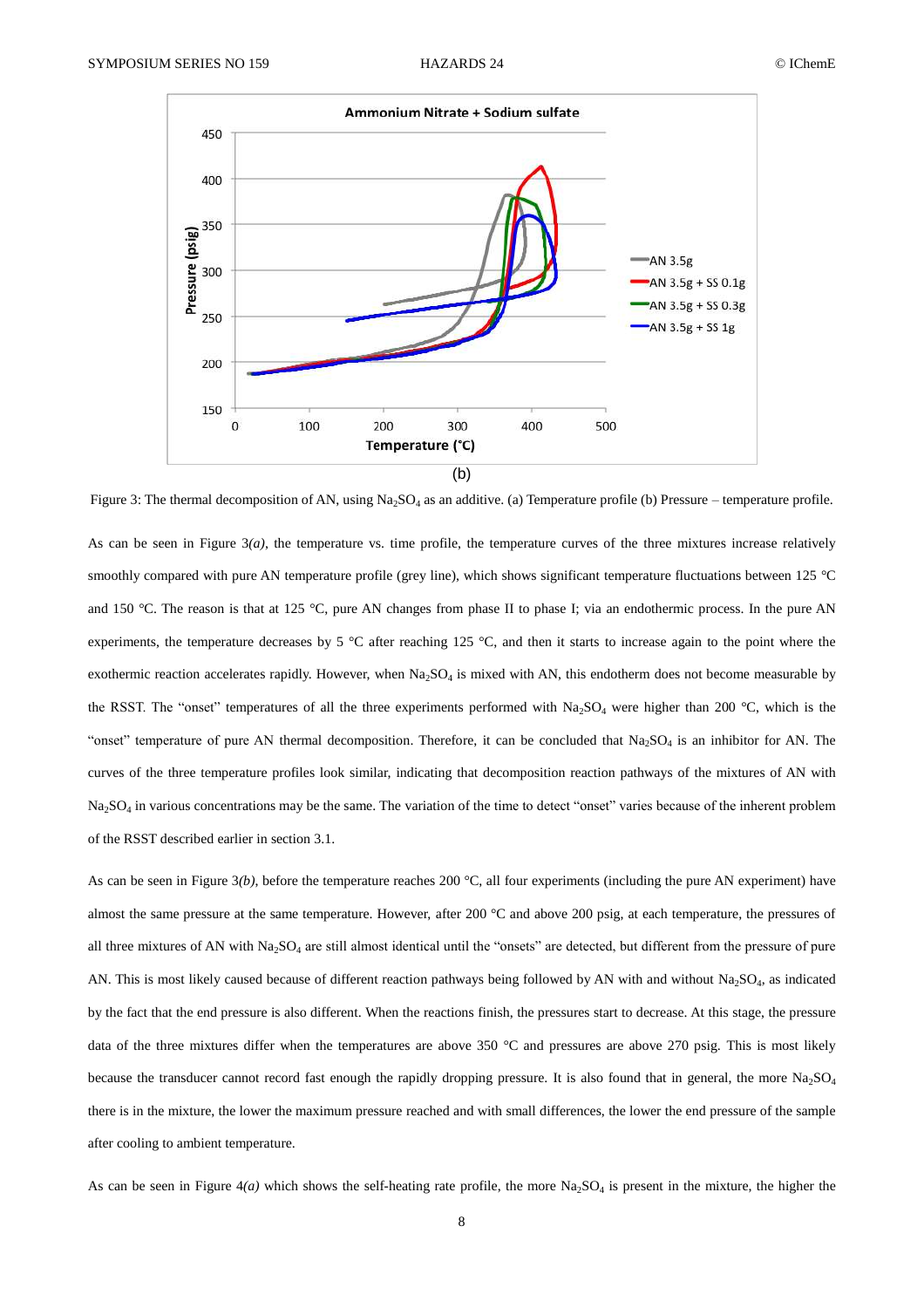"onset" temperature is recorded. For all the experiments, the "onset" temperatures, maximum self-heating rates  $((dT/dt)_{max})$ , and the temperatures at the maximum self-heating rate are summarized here. It is concluded that with only a small addition of Na<sub>2</sub>SO<sub>4</sub>, the "onset" temperature can be greatly increased. For example, when  $2.8 \text{ wt.}\%$  of  $\text{Na}_2\text{SO}_4$  is mixed with AN, the "onset" temperature is 251 °C (51 °C higher than pure AN), and the maximum self-heating rate is 116 °C s<sup>-1</sup>, which occurred at the temperature of 377 °C; when 7.9 wt.% of  $Na_2SO_4$  is mixed with AN, the "onset" temperature is increased by 60 °C, and the maximum self-heating rate is 110 °C s<sup>-1</sup>, which occurred at the temperature of 377 °C; and when 22.2 wt.% of Na<sub>2</sub>SO<sub>4</sub> is mixed with AN, the "onset" temperature is increased by 75 °C, and the maximum self-heating rate is 68 °C s<sup>-1</sup>, which occurred at the temperature of 394 °C.



<span id="page-8-0"></span>Figure 4: The thermal decomposition of AN, using Na<sub>2</sub>SO<sub>4</sub> as an additive. (a) Self-heating rate (b) Enlarged self-heating rate profile.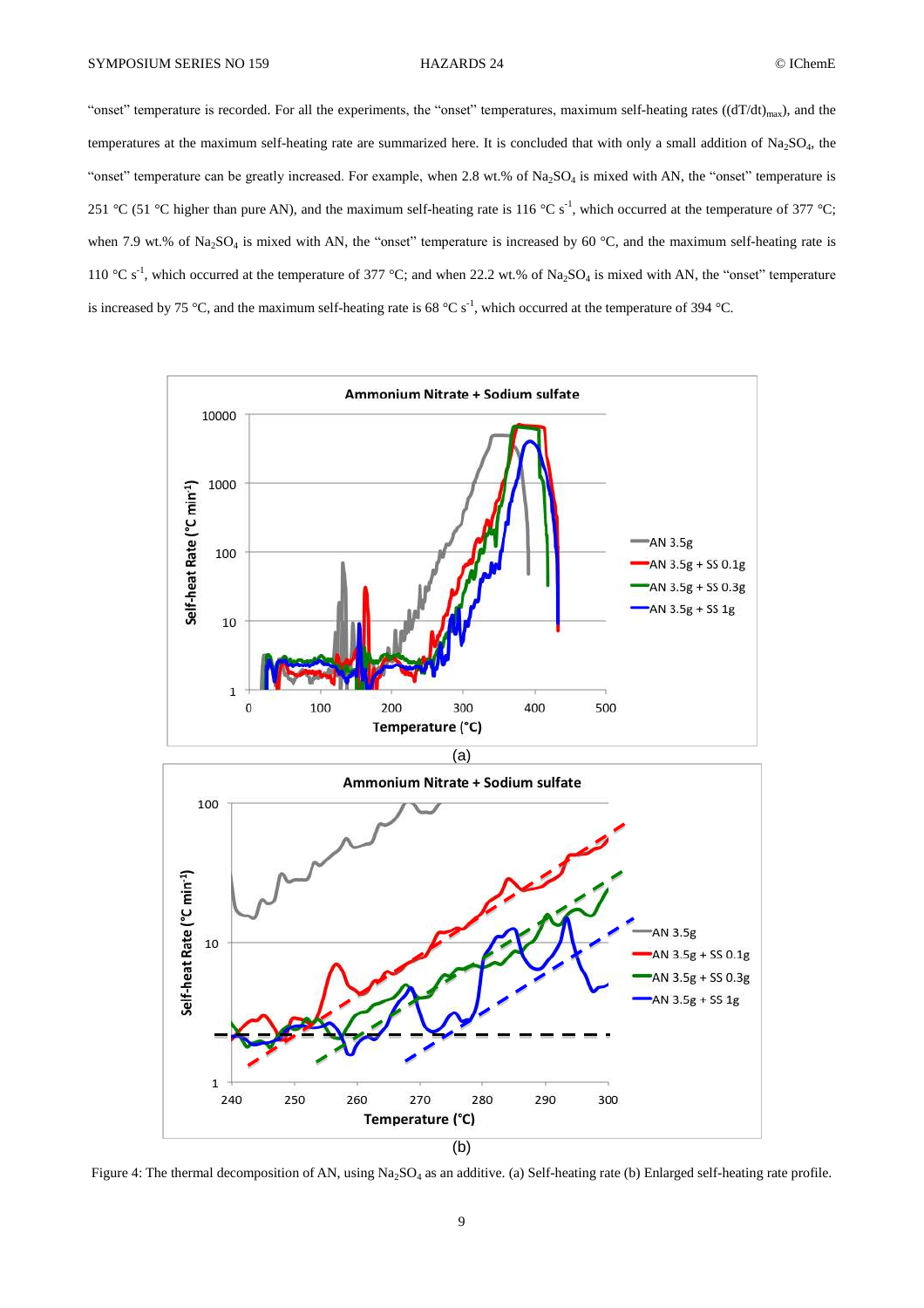According to aforementioned data, it can be concluded that in general, the addition of  $Na<sub>2</sub>SO<sub>4</sub>$  will result in a higher maximum selfheating rate than pure AN when less than  $22.2$  wt.% of  $Na_2SO_4$  is used. When  $22.2$  wt.% is used, the maximum self-heating rate is lower than pure AN. More concentrations will be tested to find out the threshold at which the amount of  $Na<sub>2</sub>SO<sub>4</sub>$  can result in the same maximum self-heating rate as pure AN and the increase of the "onset" temperature as a function of added mass. In most cases, the mixture with a higher concentration of  $Na<sub>2</sub>SO<sub>4</sub>$  has a lower value of maximum self-heating rate than the mixture with a lower concentration of  $Na<sub>2</sub>SO<sub>4</sub>$ . Based on [Figure 4](#page-8-0)*(a)*, the maximum self-heating rates of the three mixtures occur at almost the same temperature range, around 380 °C to 390 °C, which is higher than the temperature of pure AN (approximately 350 °C). The temperature at the maximum self-heating rate of AN decomposition is increased by approximately 40 °C with the addition of Na2SO<sup>4</sup> . However, the reactions occur very fast and the temperatures change fast accordingly. Therefore, the RSST may only record a few points in this period. The recorded temperatures may not be the actual temperatures at the maximum rates. In [Figure 4,](#page-8-0) the curves are drawn based on the few data points.

By comparing the results obtained for the mixtures of AN with Na<sub>2</sub>SO<sub>4</sub> against pure AN, it is clear that the "onset" temperatures are increased and the temperatures at maximum self-heating rate are increased. This shows that the existence of  $Na<sub>2</sub>SO<sub>4</sub>$  as an additive delays the runaway behavior of pure AN. The more  $Na<sub>2</sub>SO<sub>4</sub>$  mixed with AN, the higher the "onset" temperatures detected. As a conclusion, sodium sulphate is a good inhibitor for AN.

In our previous work (Han *et al.*, 2013), analysis of an AN mixture with 2.78 wt.% of Na<sub>2</sub>SO<sub>4</sub> is given with more details. Oxley *et al.* (2002) also point out that  $Na_2SO_4$  behaves as an inhibitor by using the DSC. Based on their results, when AN is mixed with 5 wt.%  $Na_2SO_4$ , the decomposition exotherm is raised by 7 °C; when AN is mixed with 20 wt.%  $Na_2SO_4$ , the decomposition exotherm is raised by 23 °C.

### **Effect of thermal history – AN pre-treatment**

In order to study the effect of thermal history, to be specific, how temperatures affect the characteristics of AN, an AN sample was pre-heated as described in section 2.3. In this section, the thermal decomposition of pre-treated pure AN is described. The temperature vs. time profile and self-heating rate profile of two replicate pre-treatment experiments are shown in [Figure 5](#page-10-0)*(a)* and *(b)*, respectively. The experimental data of pure AN test is also given as a reference in both the figures.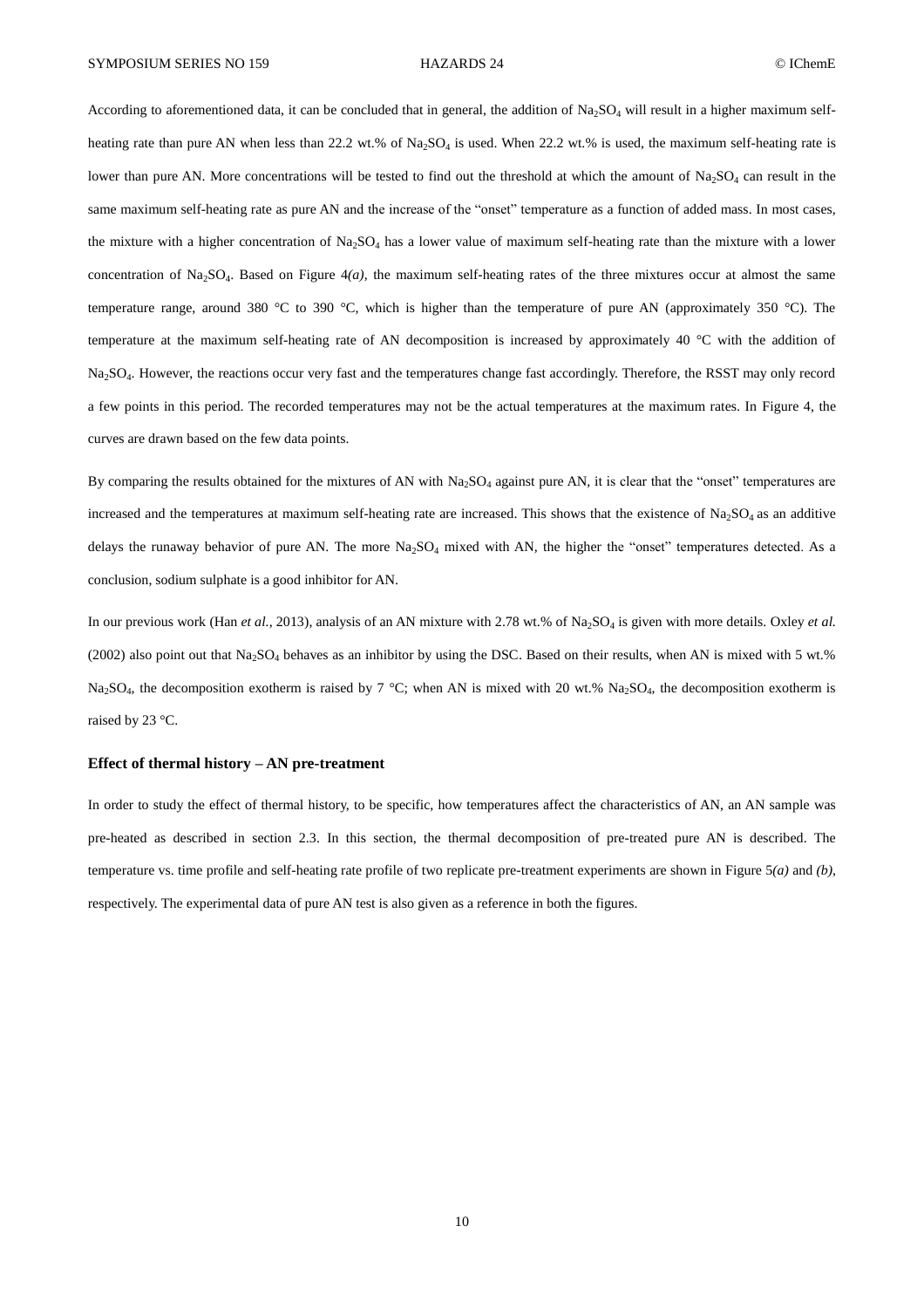

<span id="page-10-0"></span>Figure 5: The thermal decomposition of pre-treated AN. (a) Temperature profile (b) Self-heating rate.

As can be seen from [Figure 5](#page-10-0)*(a)*, the temperature profiles of the two replicate experiments for AN with pre-treatment are identical before the temperatures reach 200 °C. After that, the time to reach "onset" is different for the two replicate experiments. That is most likely caused by the inherent problem of the RSST in testing solid samples as described before, in section 3.1. The "onset" temperatures obtained in the two experiments are relatively close. The overall trends and critical parameters are also almost the same. Unlike pure AN, the temperature and the pressure of the pre-treated AN do not start to increase dramatically immediately after 200 °C. This can be seen more clearly from the logarithmic plot of the self-heating rate profile in [Figure 5](#page-10-0)*(b)*. More research is currently underway to determine the reason why an increase in the "onset" temperature would occur in the pre-heated AN.

From the results, the pre-treatment of heating AN will mitigate the hazards of AN decomposition by inducing the reactions to occur at higher temperatures than AN without the treatment. The "onset" temperature of the pre-treated AN is  $247 \div 6$  °C, with the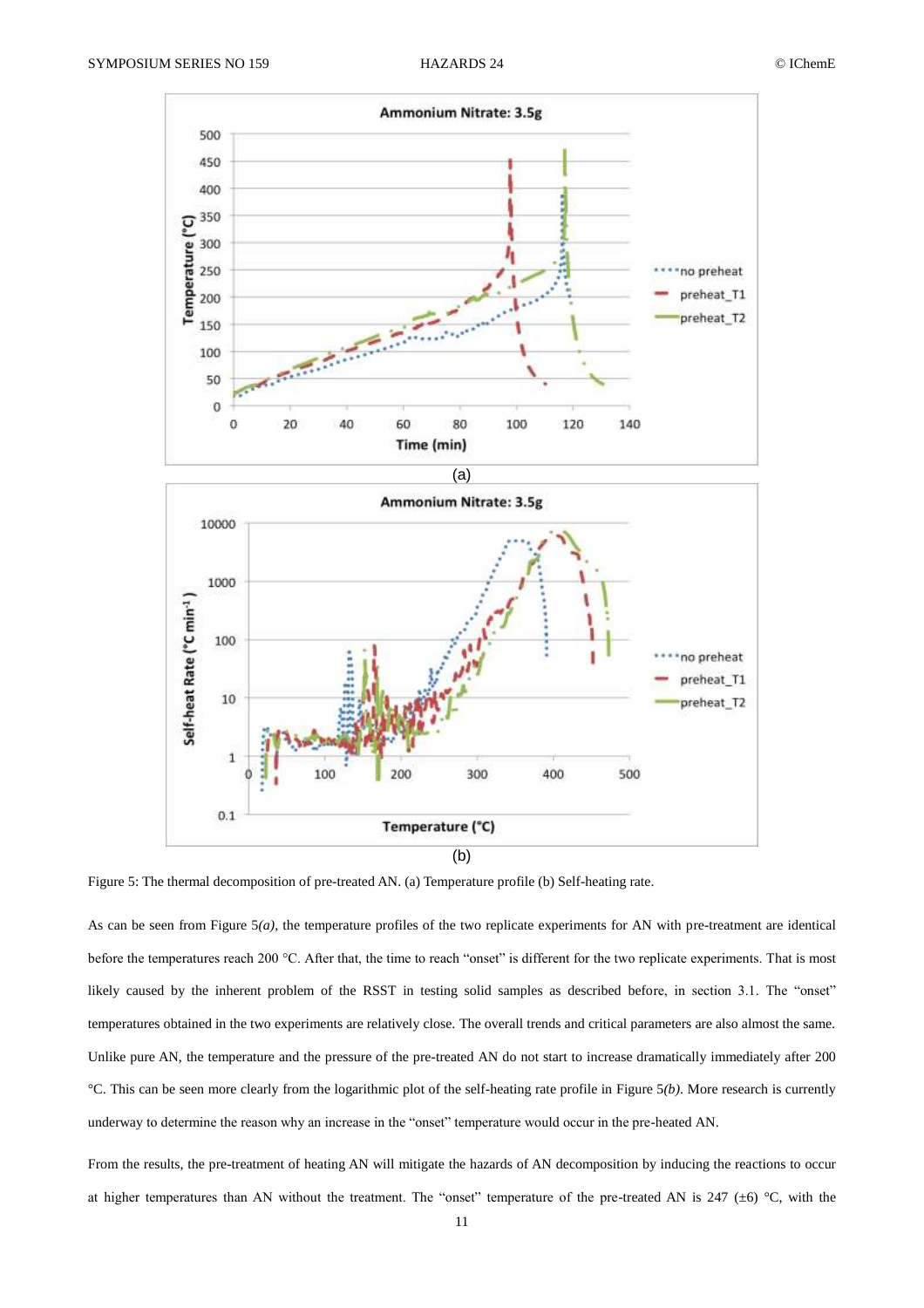maximum self-heating rate of 113 ( $\pm$ 18) °C s<sup>-1</sup>, which occurs at 404 ( $\pm$ 6) °C.

By comparing the results obtained for pre-treated AN against AN without pre-treatment, it is found that the "onset" temperature is increased by 47  $^{\circ}$ C, and the temperature at maximum self-heating rate is increased by 57  $^{\circ}$ C. The results indicate that the pretreatment helps to mitigate the runaway behavior of AN. This could also be caused by the removal of water from the samples. It took approximately 12 hours between each thermal pre-treatment and decomposition, therefore the samples with thermal pre-treatment contain much less water than AN without the pre-treatment process. The reasons behind this need further research.

# **Conclusions**

In this work, the RSST has been used to study the runaway behavior of solid AN mixture with sodium sulphate and thermally pretreated pure AN. It can be concluded that by adding sodium sulphate to AN, the "onset" of AN decomposition will be increased. When sodium sulphate is mixed with AN, both the "onset" temperatures and temperatures at maximum self-heating rate will increase. The more sodium sulphate in the mixture, the more obvious the inhibiting effects are. To be specific, greater concentrations of sodium sulphate result in higher "onset" temperatures. For example, the "onset" temperature is 251 °C when AN is mixed with 2.8 wt.% of sodium sulphate, which is 51 °C higher than the "onset" temperature of pure AN; the "onset" temperature is 275 °C when AN is mixed with 22.2 wt.% of sodium sulphate, which is 75 °C higher than the "onset" temperature of pure AN. As a conclusion, sodium sulphate is a good inhibitor for AN. The addition of sodium sulphate may affect the reaction pathway of AN, which needs further study. The pre-heated AN also increased the "onset" temperatures and temperatures at maximum self-heating rate of AN. Using the pre-treatment method presented in this work, the "onset" temperature of AN thermal decomposition was increased by approximately 50 °C compared with that of pure AN. The RSST used in this study is a preliminary screening tool. Compared with other calorimeters such as the Automatic Pressure Tracking Adiabatic Calorimeter, it has less accuracy. Therefore, more work needs to be done to obtain more quantitative results. More detailed results and the investigation of science behind the behavior of the above and alternative inhibitors or the methods of pre-treatment will provide a great benefit to the AN fertiliser storage.

### **References**

Aldeeb, A. A., Rogers, W. J., & Mannan, M. S. (2002). Theoretical and Experimental Methods for the Evaluation of Reactive Chemical Hazards. Process Safety and Environmental Protection, 80(3), 141-149. doi: http://dx.doi.org/10.1205/095758202317576247

Barthelemy, F., Hornus, H., Roussot, J., Hufschmitt, J.-P., & Raffoux, J.-F. (2001). Accident on the 21st of September 2001 at a factory belonging to the Grande Paroisse Company in Toulouse.

Brower, K. R., Oxley, J. C., & Tewari, M. (1989). Evidence for homolytic decomposition of ammonium nitrate at high temperature. The Journal of Physical Chemistry, 93(10), 4029-4033. doi: 10.1021/j100347a033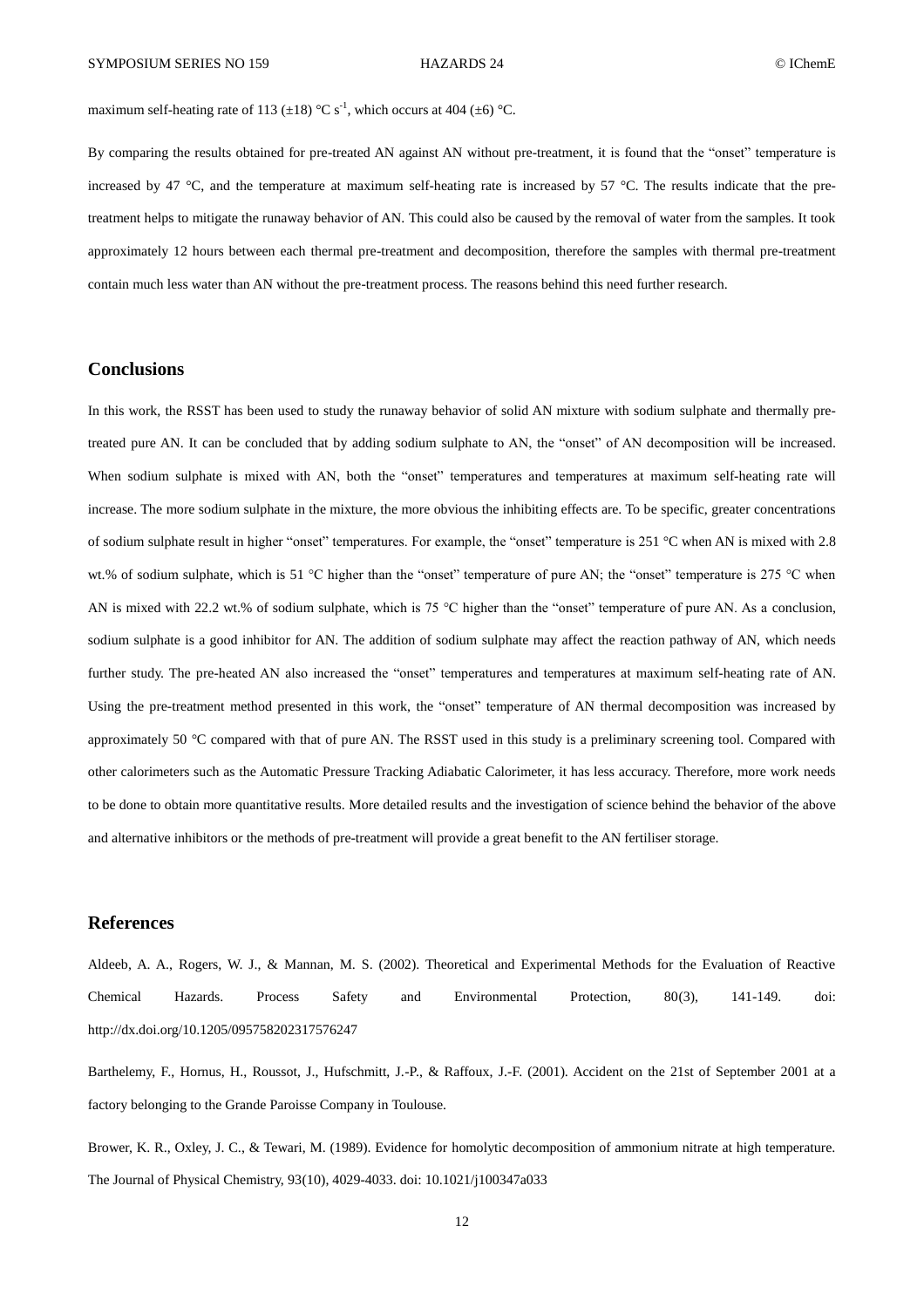CBSNews. (2013). Frantic search for survivors after deadly Texas fertilizer plant blast, CBSNews.

Dechy, N., Bourdeaux, T., Ayrault, N., Kordek, M.-A., & Le Coze, J.-C. (2004). First lessons of the Toulouse ammonium nitrate disaster, 21st September 2001, AZF plant, France. Journal of Hazardous Materials, 111(1–3), 131-138. doi: http://dx.doi.org/10.1016/j.jhazmat.2004.02.039

EPA. (1997). Explosion hazard from ammonium nitrate. http://www.epa.gov/osweroe1/docs/chem/ammonitr.pdf: Chemical Emergency Preparedness and Prevention Office.

Fauske. (1994). FAI/94-25, Reactive system screening tool system manual, methodology and operations: Fauske & Associates, Inc.

Fauske, H. K. (1998). The reactive system screening tool (RSST): An easy, inexpensive approach to the DIERS procedure. Process Safety Progress, 17(3), 190-195. doi: 10.1002/prs.680170307

Feick, G., & Hainer, R. M. (1954). On the thermal decomposition of ammonium nitrate. Steady-state reaction temperatures and reaction rate. Journal of the American Chemical Society, 76(22), 5860-5863. doi: 10.1021/ja01651a096

French-Ministry-of-Environment. (2008). Explosion in a nitrogenous fertiliser plant, 21 September 1921, Oppau, Germany. from French Ministry of Environment

Grolmes, M. A., Leung, J. C., & Fauske, H. K. (1989). Reactive systems vent sizing evaluations. Paper presented at the Proceedings of the International Symposium on Runaway Reactions, CCPS, Cambridge, MA.

Han, Z., Sachdeva, S., Papadaki, M., & Mannan, M. S. (2013). Ammonium Nitrate Thermal Decomposition with Additives. Paper presented at the Proceeding of the 16th Annual Mary Kay O'Connor Process Safety Center International Symposium, College Station, Texas.

HSE. (1996). Storing and handling ammonnium nitrate. http://www.hse.gov.uk/pubns/indg230.pdf.

Janzen, H. H., & Bettany, J. R. (1986). Release of available sulfur from fertilizers. Canadian Journal of Soil Science, 66(1), 91-103. doi: 10.4141/cjss86-010

Kestilä, E., Harju, M. E. E., & Valkonen, J. (1993). Differential scanning calorimetric and Raman studies of phase transition  $V \rightleftharpoons IV$ of ammonium nitrate. Thermochimica Acta, 214(1), 67-70. doi: http://dx.doi.org/10.1016/0040-6031(93)80039-D

Li, X.-R., & Koseki, H. (2005). Study on reactivity of ammonium nitrate contaminated by sodium dichloroisocyanurate Sci. Tech. Energetic Materials, 66(6), 431-435.

MacNeil, J. H., Zhang, H.-T., Berseth, P., & Trogler, W. C. (1997). Catalytic decomposition of ammonium nitrate in superheated aqueous solutions. Journal of the American Chemical Society, 119(41), 9738-9744. doi: 10.1021/ja971618k

Marlair, G., & Kordek, M.-A. (2005). Safety and security issues relating to low capacity storage of AN-based fertilizers. Journal of Hazardous Materials, 123(1–3), 13-28. doi: http://dx.doi.org/10.1016/j.jhazmat.2005.03.028

Oxiey, J. C., Kaushik, S. M., & Gilson, N. S. (1992). Thermal stability and compatibility of ammonium nitrate explosives on a small

13